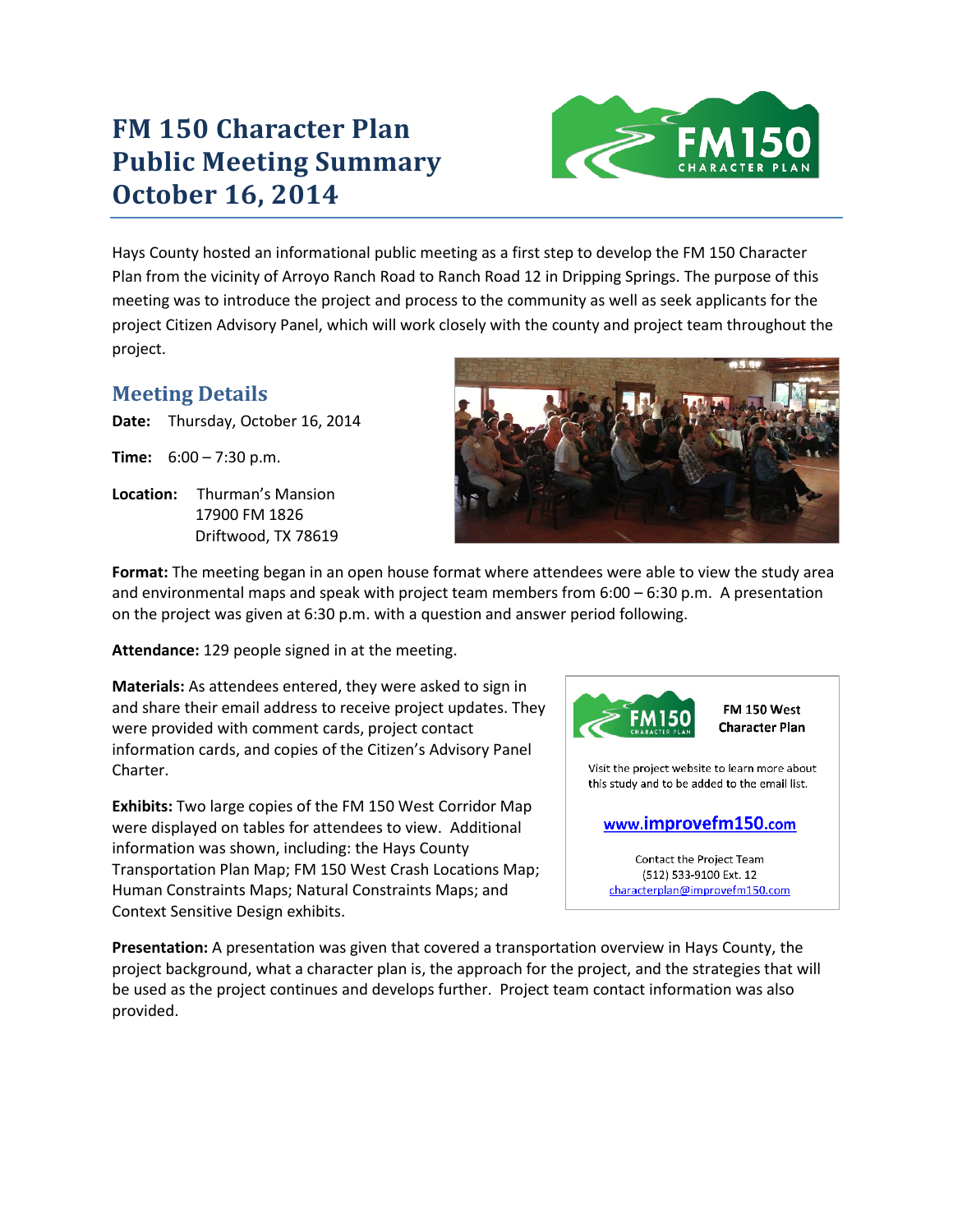**Q & A:** A question and answer period followed the presentation. Some of the topics that were covered were:

- There were several specific questions about how the road might be improved, including whether it will be widened, what will happen at low water crossings, whether it will be moved in areas, and how will Onion Creek be protected.
	- $\circ$  The project team responded that these answers will come through this study process. The County wants to hear from the public on priorities and work together to address these items.
- There was concern expressed for the expected growth and for water supply.
	- $\circ$  The team responded that population is expected to increase four times by 2040 and this process is intended to get ahead of it. Water availability studies are not necessarily part of this road project process.
- A few questions were asked about the timeframe for this study.
	- $\circ$  This first phase will take around 12-14 months, and then subsequent phases, if moved forward, could be concluded by August 2016.
	- $\circ$  The construction or timing to build the project is not known at this point and it may even be up to 10 years out.
- There were expressions of support for this process and particularly the approach the County is taking for it.
- There was concern expressed for conflicting information about what may happen to FM 150 coming from different sources.
	- $\circ$  The project team indicated they will coordinate with other agencies and entities to facilitate consistency in information that is shared.

## **Notices and Advertisement of the Public Meeting**

The following methods were used to contact and inform project stakeholders about the FM 150 Character Plan meeting:

#### **Direct Mail**

A postcard notification was mailed out to 202 property owners along FM 150 from Arroyo Ranch Road to RR 12 on September 30, 2014. The postcard notification provided project and meeting details.